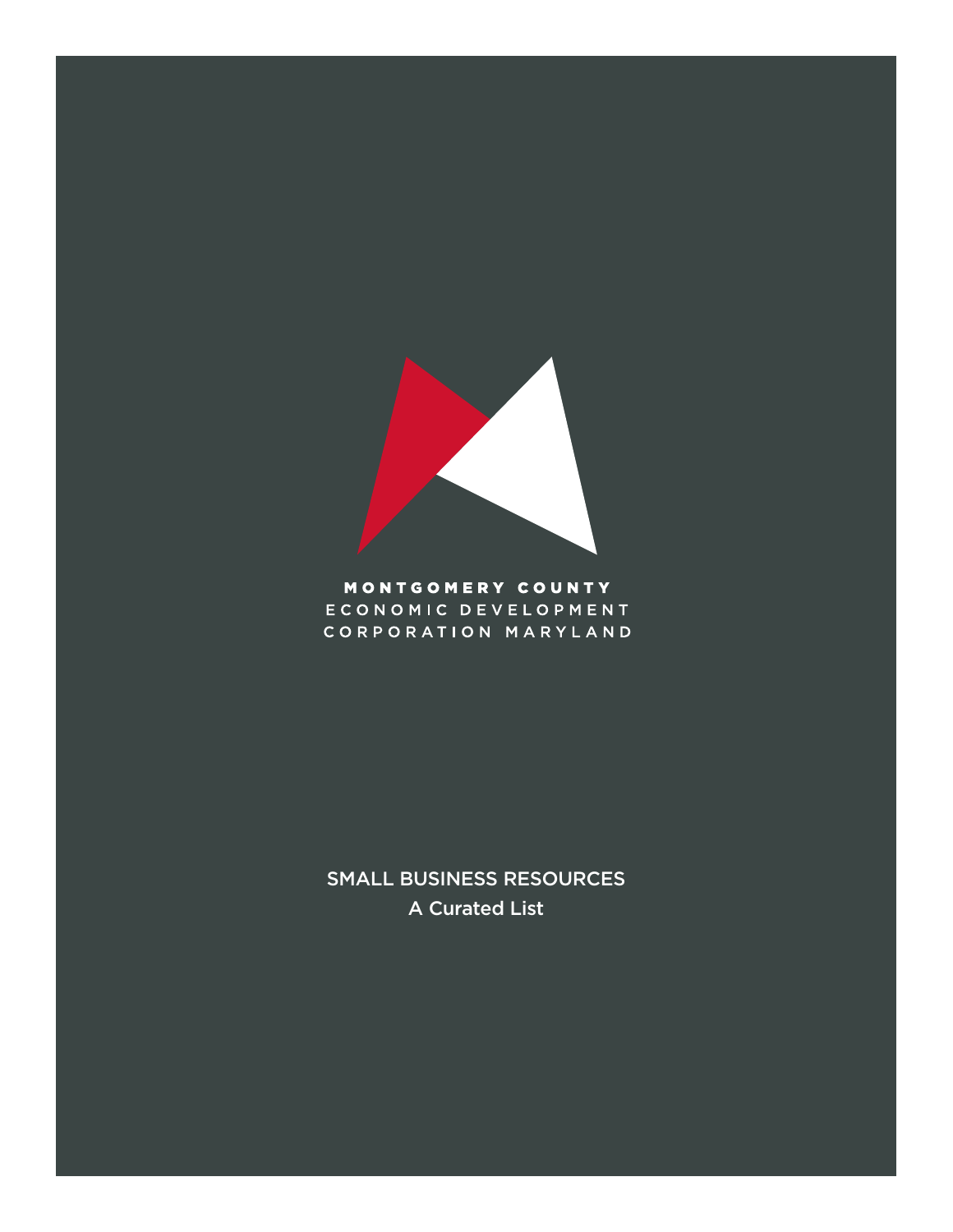

## SMALL BUSINESS RESOURCES

[MONTGOMERY COUNTY ECONOMIC](https://thinkmoco.com/choose/support-resources/)  [DEVELOPMENT CORPORATION \(MCEDC\)](https://thinkmoco.com/choose/support-resources/)

Public/private partnership that helps businesses start, grow and expand in the County.

#### [MARYLAND SMALL BUSINESS EXPRESS](https://businessexpress.maryland.gov)

Step-by-step guide to state resources for planning, starting, managing and growing your business

#### [INCUBATORS AND SHARED OFFICE SPACES](https://thinkmoco.com/properties/)

- [Rockville Innovation Center](http://www.mcinnovationnetwork.com/facilities-tenants/rockville-innovation-center/) For tech companies and international companies looking for their first U.S. Office.
- [Germantown Innovation Center](http://www.mcinnovationnetwork.com/facilities-tenants/germantown-innovation-center/) For life science and tech companies.
- [Bethesda Green](https://bethesdagreen.org/incubator-spotlight-neighborhood-sun/) For clean tech, environmental and social enterprise companies.
- [GovCon Incubator](https://ostglobalsolutions.com/govcon-incubator/) For government contracting businesses.

#### REAL ESTATE

- [Real Estate Search](https://thinkmoco.com/properties/). [Contact MCEDC](mailto:connect%40thinkmoco.com?subject=) for a customized real estate search.
- Montgomery MOVE Program Small businesses that occupy their first class A or B office space in Montgomery County (<20,000 square feet) may receive an \$8/square foot incentive. Contact MCEDC.
- [Rockville Business Expansion Fund](http://rockvilleredi.org/choose-rockville/business-funding-and-incentives/business-grants-loans/business-expansion-fund-guidelines/) City of Rockville companies that expand by at least 1,000 square feet may take advantage of a \$4/square foot incentive.

## INDUSTRY/NETWORKING GROUPS: ADVOCACY AND CONNECTIONS

- [Montgomery County Chamber of Commerce](http://www.mcccmd.com/)
- Geographic Chambers of Commerce
	- ° [Clarksburg Chamber of Commerce](https://clarksburgchamberofcommerce.org/#)
	- ° [Gaithersburg-Germantown Chamber](http://www.ggchamber.org/)  [of Commerce](http://www.ggchamber.org/)
	- ° [Greater Bethesda Chamber of Commerce](http://www.greaterbethesdachamber.org)
- [Greater Silver Spring Chamber of Commerce](http://www.gsscc.org)
- ° [Rockville Chamber of Commerce](http://www.rockvillechamber.org)
- [Maryland Hispanic Chamber of Commerce](http://www.maryland-hispanic-chamber-of-commerce.org/)
- [Maryland Black Chamber of Commerce](http://www.marylandbcc.org/)
- [Maryland Tech Council](http://www.mdtechcouncil.com)
- [Woman Business Owners of Montgomery County](https://www.wbo-mc.com)

#### MENTORING

• [All Small Mentor-Protégé Program](https://www.sba.gov/contracting/government-contracting-programs/all-small-mentor-protege-program/about-all-small-mentor-protege-program)

For any small business. Advice on management/ technical, finance, contracting, international trade, business development, general business/ administrative.

• [Montgomery County Employees Federal](https://www.mcefcuhb.org/home/home)  [Credit Union](https://www.mcefcuhb.org/home/home)

Broad-based free consulting for all types of small businesses in finance, human resources, benefits, and more.

- [Maryland Entrepreneur Resource List \(MERL\)](http://tedco.md/program/maryland-entrepreneurs-resource-list-merl/) Mentoring for start-up companies working to commercialize their technology.
- [Maryland Tech Council Venture](http://www.mdtechcouncil.com/careers/mentor-about.php)  [Mentoring Service](http://www.mdtechcouncil.com/careers/mentor-about.php)s Program

Team mentoring for tech product companies using the MIT model. MCEDC funds this program and provides mentors.

#### TALENT

#### • [WorkSource Montgomery](https://worksourcemontgomery.com/employer-services/)

Recruitment, screening and placement; planning and growth service such as labor market research; talent development and retention services such as assessments, career pathway development.

° [SummerRISE](http://www.summer-rise.com)

3 week career exploration program for high school juniors and seniors—host a student!

• [Universities at Shady Grove Career and Internship](https://www.shadygrove.umd.edu/student-services/career-and-internship-center)  [Services Center](https://www.shadygrove.umd.edu/student-services/career-and-internship-center)

## ° [Career Connector](https://usg-csm.symplicity.com/employers/)

Institutional online database where employers can post volunteer, internship, and job positions to students free of charge. Reaches 4,000 undergraduate and graduate students, as well as alumni. Career Center actively markets positions.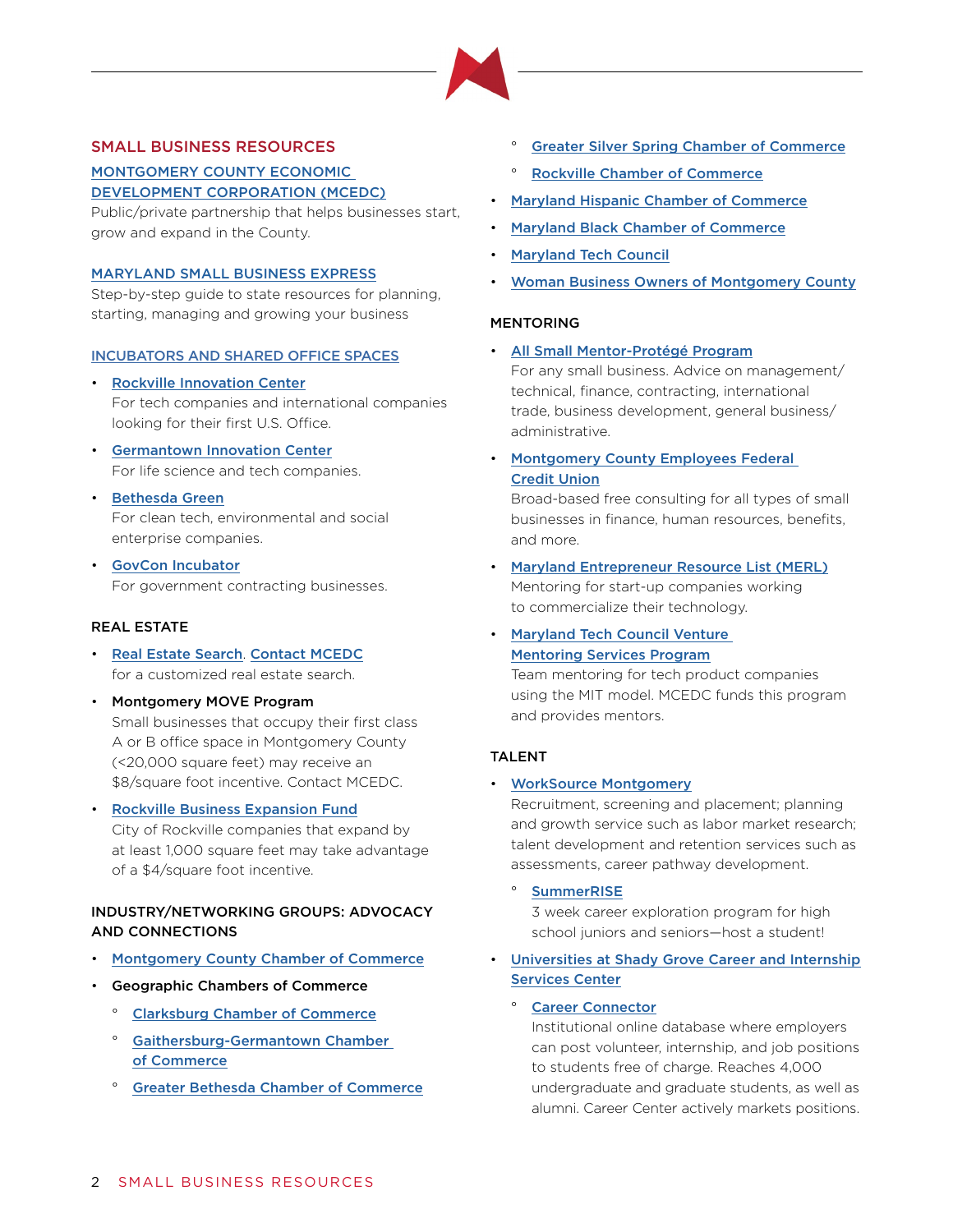## • Montgomery College

- **[Career Services Center](http://cms.montgomerycollege.edu/edu/tertiary1.aspx?urlid=50)**
- Student Employment Services/eJobs [Employer Registry](http://cms.montgomerycollege.edu/edu/tertiary1.aspx?urlid=30)
- [Internship/CO-OP Program](https://cms.montgomerycollege.edu/coop/), 240-567-1360

## TechLeap IT Training Program Graduate students, recently retrained IT specialists in programming, web applications, and computer networking administration. Mary Ann Behme, Program Coordinator, [maryann.behme@montgomerycollege.edu](mailto:maryann.behme%40montgomerycollege.edu?subject=), 240-567-5510

° [Montgomery College Workforce Development](http://cms.montgomerycollege.edu/wdce/programs.html)  [& Continuing Education](http://cms.montgomerycollege.edu/wdce/programs.html)

Creates customized training programs for companies.

° Montgomery College Business Information/ **Technology** 

Identifies potential employee candidates across multiple disciplines including networking, programming, computer support, web development, and project management (PMP certifications).

[Steve.Greenfield@montgomerycollege.edu](mailto:Steve.Greenfield%40montgomerycollege.edu?subject=)

• [Welcome Back Center of Suburban Maryland](http://www.lhiinfo.org/en/programs-and-activities/welcome-back-center-of-suburban-maryland/) Eliminates barriers for foreign-trained health professionals.

## TRAINING

- [Maryland Women's Business Center](https://marylandwbc.org/) Training on business plan writing, marketing, finance and more; one on one counseling.
- [Maryland Small Business Development Center](http://mdsbdc.umd.edu/)  [\(SBDC\)](http://mdsbdc.umd.edu/)

Variety of training and counseling. Accelerator program focuses on increasing profit by 61% and build equity of \$10 million. Note that SBDC is currently being reorganized, so some services may be decreased.

• Maryland Department of Commerce Small Business Resources

Jan Walker-Emeogo, [janice.walker1@maryland.gov](mailto:janice.walker1%40maryland.gov?subject=)

• [Montgomery College Workforce Development](http://cms.montgomerycollege.edu/wdce/programs.html)  [and Continuing Education](http://cms.montgomerycollege.edu/wdce/programs.html)

Classes for business owners; creates customized training programs for companies.

## TRAINING FUNDS

## • [Maryland Business Works](http://dllr.maryland.gov/employment/mbw.shtml)

1:1 matching grants to fund training of current workers. For companies with <250 employees; \$4,500/year per employee with at \$40,000/year company cap.

• [Partnership for Workforce Quality](http://commerce.maryland.gov/grow/partnership-for-workforce-quality-pwq)

1:1 matching grants to fund training of current workers. For companies with at least 10 employees; priority to manufacturing and IT companies. Minimum grant award \$10,000; \$200,000/year company cap.

## FUNDING/ACCESS TO CAPITAL

- [StartRight! Women's Business Plan Competition](https://marylandwbc.org/our-programs/startright-business-plan-competition/) Business must be at least 51% women owned, less than 3 years old, and located in Maryland. Cash prizes and critique of plan.
- Credit Worthiness Coaching Work with a lender from PNC Bank to improve your credit worthiness. [Emmyrich.Vincente@pnc.com](mailto:Emmyrich.Vincente%40pnc.com?subject=)
- [Life Asset Microloans](http://www.lifeasset.org) Nonprofit that loans entrepreneurs very small amounts, \$700 - \$5,000.
- [Maryland Department of Commerce/](https://commerce.knack.com/maryland-funding-incentives/#home/?view_17_page=1) Financial Incentives

A variety of funding programs for small businesses, as well as companies in specific industries, or that are growing quickly.

• [Small, Minority and Women-Owned Business](http://commerce.maryland.gov/fund/programs-for-businesses/vlt)  [Account–Video Lottery Terminal Fund \(VLT\)](http://commerce.maryland.gov/fund/programs-for-businesses/vlt)

Several loan programs. All have targeted service areas, but any company in Maryland is eligible to apply to any program.

° [VOLT](http://www.aaedc.org/business/financing-and-tax-credits/volt-fund/) Fund

All types of businesses; for working capital, real estate, equipment. \$25,000-\$500,000.

## **[BOOST](https://www.baltimorecountymd.gov/Agencies/economicdev/business/money-for-business/boost.html) Fund**

All types of businesses. \$50,000-\$250,000 for startup, gap, building improvement, equipment or real estate funding; working capital.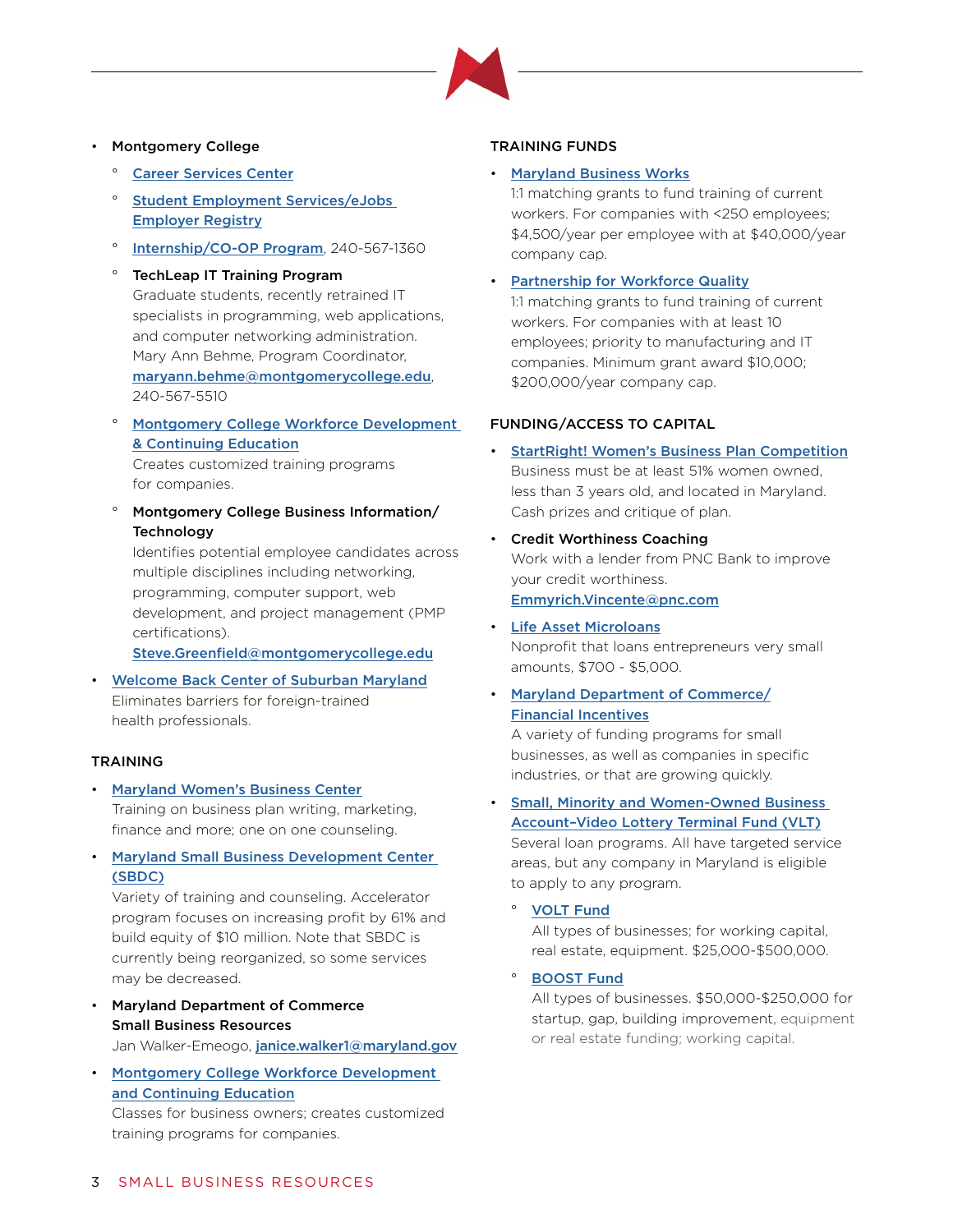• [Maryland Small Business Development Financing](http://commerce.maryland.gov/fund/programs-for-businesses/msbdfa)  [Authority \(MSBDFA\)](http://commerce.maryland.gov/fund/programs-for-businesses/msbdfa)

Loans for economically and socially disadvantaged entrepreneurs for working capital, obtaining bid and performance bonds for contracts, equipment, real estate, and more.

• [Latino Economic Development C](http://www.ledcmetro.org/)enter Loans between \$5,000 and \$50,000 for all kinds of business owners.

## • [FSC First](https://fscfirst.com/)

Small and minority business financing between \$5,000 and \$1,000,000. Shelly M. Gross-Wade, [Smgross-wade@fscfirst.com](mailto:Smgross-wade%40fscfirst.com?subject=)

• [TEDCO](http://tedco.md/programs/)

Variety of programs that fund startups and early stage technology companies.

#### • SBA Guaranteed Loans

Various types of loans for business acquisition, real estate, leasehold improvements/buildouts, equipment/furniture/fixtures, exporting, working capital. Access is through local lending institutions.

**[EagleBank](https://www.eaglebankcorp.com/commercial-and-business-banking/small-business-lending/)** 

Melissa H. Fischer, mfischer@eaglebankcorp.com

- [M&T Bank](https://www.mtb.com/business/business-banking/business-financing/business-loans/sba-lending) Afreen Husain, [ahusain2@mtb.com](mailto:ahusain2%40mtb.com?subject=)
- ° [Sandy Spring Bank](https://www.sandyspringbank.com/business/borrowing/loans-lending/sba-loans)
- [Old Line Bank](http://educationcenter.oldlinebank.com/page.php?b=24515130-0&c=1493) Salisha Khan, [skhan@oldlinebank.com](mailto:skhan%40oldlinebank.com?subject=)

## FUNDING/ACCESS TO CAPITAL FOR TECH COMPANIES

• [TEDCO](http://tedco.md/programs/)

Variety of programs that fund startups and early stage technology companies.

° [Minority Business Pre-Seed Fund \(MBPF\)](http://tedco.md/program/minority-business-pre-seed-fund-mbpf/) For early stage companies, up to \$40,000 to develop a tech-based concept towards commercialization.

° [Life Science Investment Fund](http://tedco.md/program/the-life-science-investment-fund-lsif/) For pre-revenue companies with <16 employees developing a product that requires FDA approval. Montgomery County companies that receive LSIF investment may also receive an additional amount from Montgomery County.

**[Maryland Momentum Fund](http://www.otc.umd.edu/node/87)** 

For early-stage companies associated with the University System of Maryland. Equity financing. David Wise, [dwise@umaryland.edu](mailto:dwise%40umaryland.edu?subject=)

## GOVERNMENT CONTRACTING

## • [Local Small Business Reserve Program](http://www.montgomerycountymd.gov/pro/dbrc/lsbrp.html)

Montgomery County departments award 20 percent of their procurements for goods, services and construction to registered and certified local, small businesses. The program allows local, small vendors an opportunity to compete with businesses of similar size and resources.

#### • [GovCon Incubator](https://ostglobalsolutions.com/govcon-incubator/)

Business incubator and training program for government contracting businesses.

• [Employer Security Clearance Costs Tax Credit](http://commerce.maryland.gov/fund/programs-for-businesses/employer-security-clearance-costs-tax-credit) Tax credits for expenses related to federal security clearance costs, construction of Sensitive Compartmented Information Facilities (SCIFs) and

first-year leasing costs for small businesses doing security-based contract work.

## • [Office of Small and Disadvantaged Business](https://www.usa.gov/expand-business#item-213433)  [Utilization \(OSBDU\)](https://www.usa.gov/expand-business#item-213433)

Counseling and procedures for contracting with federal government agencies. Each agency has their own procedures, and their own OSBDU. Search "OSBDU" and the name of the agency that you wish to work with (i.e., HHS, Veteran's Affairs, DOT, USDA, EPA, etc.)

## • [8\(a\) Business Development Program](https://www.sba.gov/contracting/government-contracting-programs/8a-business-development-program/about-8a-business-development-program)

Broad scope of assistance to firms that are owned and controlled at least 51% by socially and economically disadvantaged individuals. Participants can receive sole-source contracts, up to a ceiling of \$4 million for goods and services and \$7.0 million for manufacturing. Firms are also able to form joint ventures and teams to bid on contracts.

### ° [8\(a\) Mentor-Protégé Program](https://www.sba.gov/contracting/government-contracting-programs/8a-business-development-program/mentor-protege-program)

Successful government contracting firms provide various forms of business development assistance to 8(a) BD Program Participants

• [Maryland Defense Diversification Assistance](http://commerce.maryland.gov/fund/programs-for-businesses/maryland-defense-diversification-assistance-program-(mdda))  [Program \(MDDA\)](http://commerce.maryland.gov/fund/programs-for-businesses/maryland-defense-diversification-assistance-program-(mdda))

Marketing and other programs to help defense contractors diversify their business.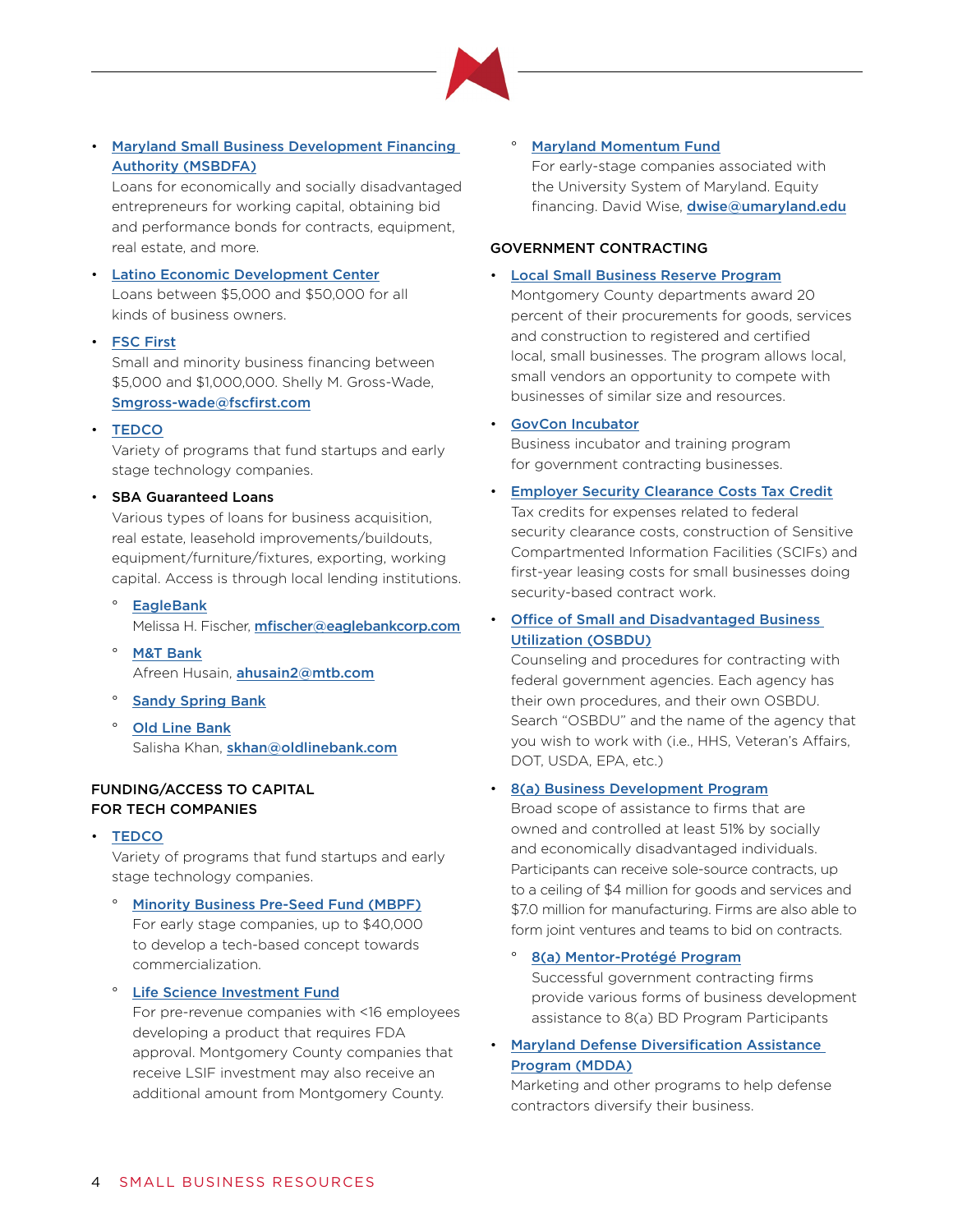

## NON-PROFITS

• [NonProfit Montgomery](https://www.nonprofitmoco.org)

Leadership development, organizational capacity building, and peer-to-peer networking and support. Board matching.

- ° [Financial Reporting and Management Institute](https://www.nonprofitmoco.org/programs/project-firm/) Various workshops focused on strengthening the partnership between staff and board in managing nonprofit organizations for financial sustainability.
- [Nonprofit Village](http://www.thenonprofitvillage.org) Office space, training, capacity building.

## TECHNOLOGY TRANSFER

• NIST, NIH, NCI, US Army Research Lab (ARL) and more

Many government agencies have programs that allow companies to commercialize technology developed by the agency, or to partner with the agency to use its resources. Contact MCEDC for referrals.

## TECHNOLOGY COMMERCIALIZATION

## • [Institute for Bioscience & Biotechnology](https://www.ibbr.umd.edu/commercialization)  [Research \(IBBR\)](https://www.ibbr.umd.edu/commercialization)

Partners with companies to solve technical/scientific challenges. Startup space and intellectual property advice. Universities of Shady Grove Campus.

- [Maryland Industrial Partnerships](http://www.mips.umd.edu/) Program Team up with a University of Maryland academic researcher to perform a project that leads to commercialization of a product; the State of Maryland subsidizes project costs up to 90%. MCEDC supports this program by reviewing applications.
- [Maryland Entrepreneurs Resource List \(MERL\)](http://tedco.md/program/maryland-entrepreneurs-resource-list-merl/) Mentoring for start-up companies working to commercialize their technology.

## OTHER ECONOMIC DEVELOPMENT AGENCIES

MCEDC can refer you to the appropriate people at these organizations.

- [Rockville Economic Development, Inc. \(REDI\)](http://www.RockvilleREDI.org)
- [Gaithersburg Office of Economic & Business](http://www.gaithersburgmd.gov/services/economic-and-business-development)  **[Development](http://www.gaithersburgmd.gov/services/economic-and-business-development)**
- [Maryland Department of Commerce](http://commerce.maryland.gov/)